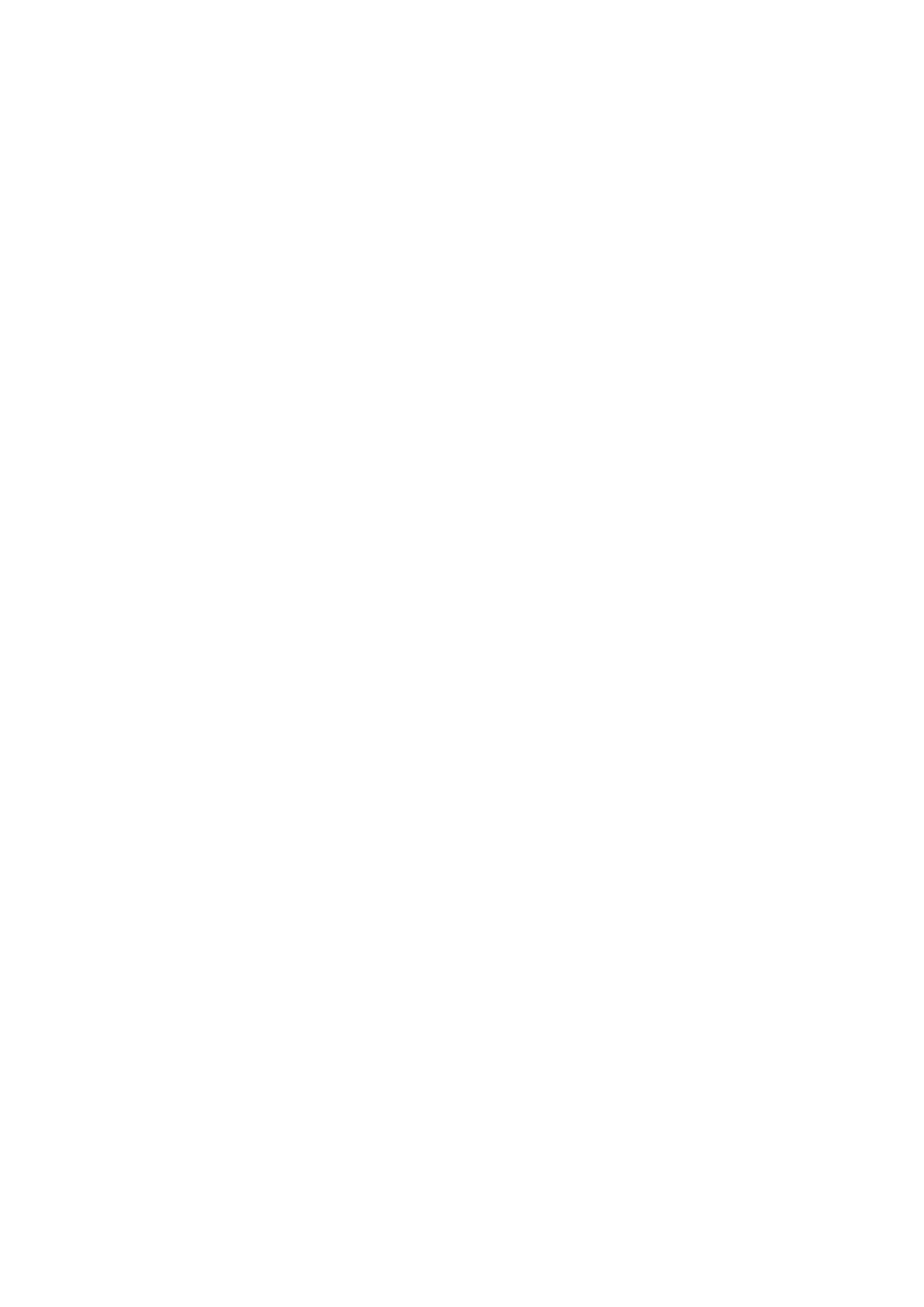# **CONTENTS**

| <b>WHY YOU NEED A KNOWLEDGE ASSESSMENT</b>           | 1              |
|------------------------------------------------------|----------------|
| <b>DEMONSTRATING YOUR EQUIVALENT KNOWLEDGE</b>       | $\overline{2}$ |
| <b>ELEMENT 1 – NATURAL SCIENCES KNOWLEDGE</b>        | $\overline{2}$ |
| <b>ELEMENT 2 - MATHEMATICAL KNOWLEDGE</b>            | $\overline{2}$ |
| <b>ELEMENT 3 - ENGINEERING FUNDAMENTAL KNOWLEDGE</b> | $\overline{2}$ |
| <b>ELEMENT 4 – SPECIALIST ENGINEERING KNOWLEDGE</b>  | 3              |
| <b>ELEMENT 5 - DESIGN PROCESS KNOWLEDGE</b>          | 3              |
| <b>ELEMENT 6 - ENGINEERING PRACTICE KNOWLEDGE</b>    | 4              |
| <b>ELEMENT 7 - ENGINEERING IN SOCIETY KNOWLEDGE</b>  | 4              |
| <b>ELEMENT 8 - RESEARCH BASED KNOWLEDGE</b>          | 5              |
| <b>OUR PROCESS</b>                                   | 6              |
| <b>STAGE 1: PREPARATION</b>                          | 6              |
| <b>STAGE 2: VALIDATION</b>                           | 6              |
| <b>STAGE 3: EVALUATION</b>                           | 6              |
| <b>STAGE 4: DECISION</b>                             | 6              |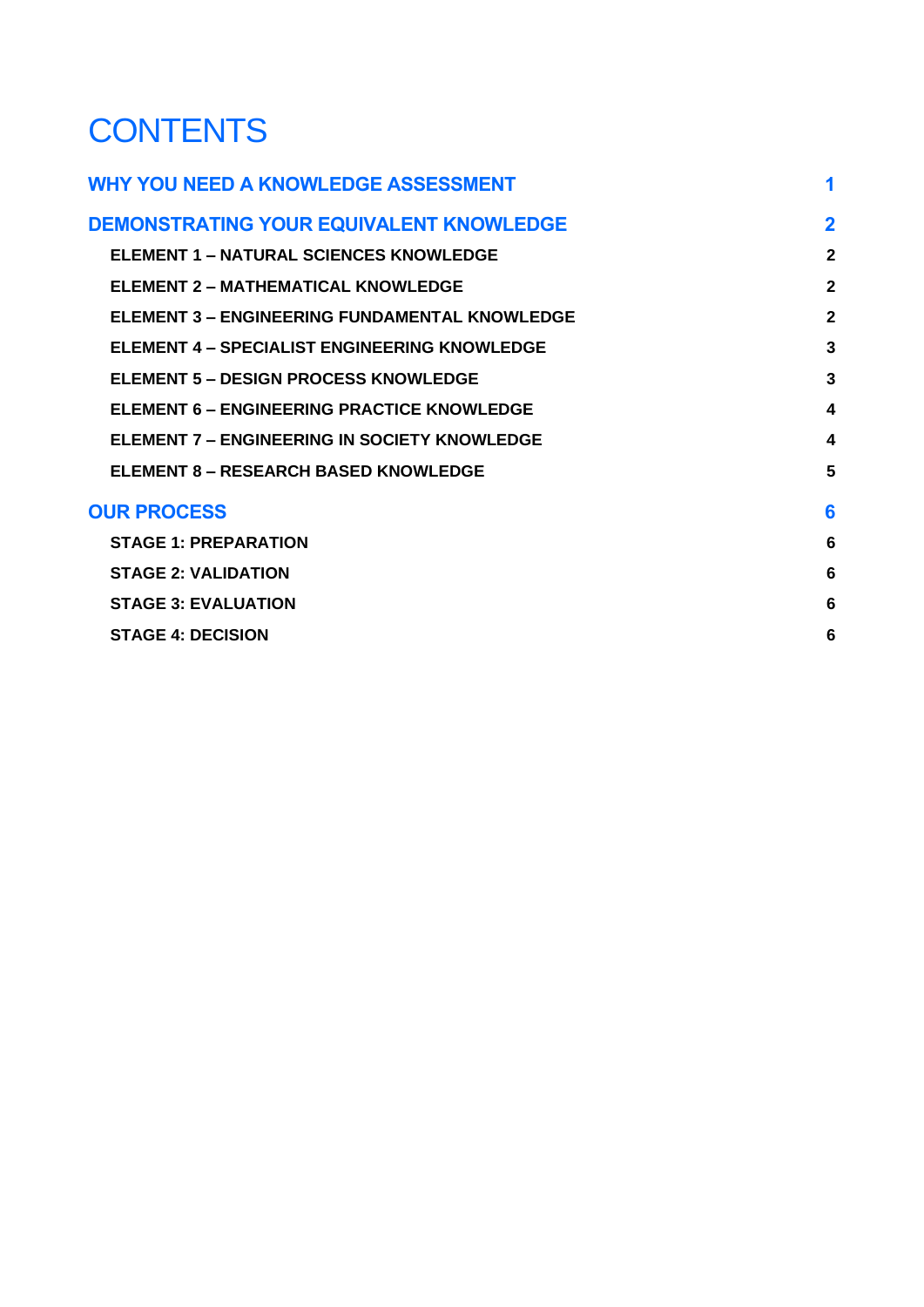# <span id="page-3-0"></span>WHY YOU NEED A KNOWLEDGE ASSESSMENT

To apply to become a Chartered Member or Chartered Professional Engineer (CPEng), you need to meet an internationally-benchmarked educational standard. The required educational standard is a Washington Accord-accredited qualification or equivalent level of knowledge.

If you don't have a qualification, combination of qualifications, or overseas registration that we recognise as meeting the required educational standard, we can assess if you have gained the equivalent level of knowledge.

To demonstrate that you've gained the equivalent level of knowledge, you'll need to complete our knowledge assessment. You'll need to show you have a level of technical knowledge and understanding gained through your work and learning that is equivalent to a Washington Accord-accredited qualification. You'll need to show you can deal with complex engineering problems and carry out complex engineering activities.

If your Knowledge Assessment is successful, you can complete a Chartered assessment for Chartered Membership and/or CPEng. This is where you'll demonstrate your competence for independent practice against an internationally-benchmark competence standard.

<span id="page-3-1"></span>**WARNING**: Having your Knowledge Assessment written by another person or persons (this includes all hiring or use of any third-party professional writers/companies to assist or complete your documentation) constitutes unethical behaviour and may result in serious consequences including but not limited to: 1) immediate rejection of the application along with the imposition of a stand-down period before you can reapply or 2) reporting of your details to Immigration New Zealand.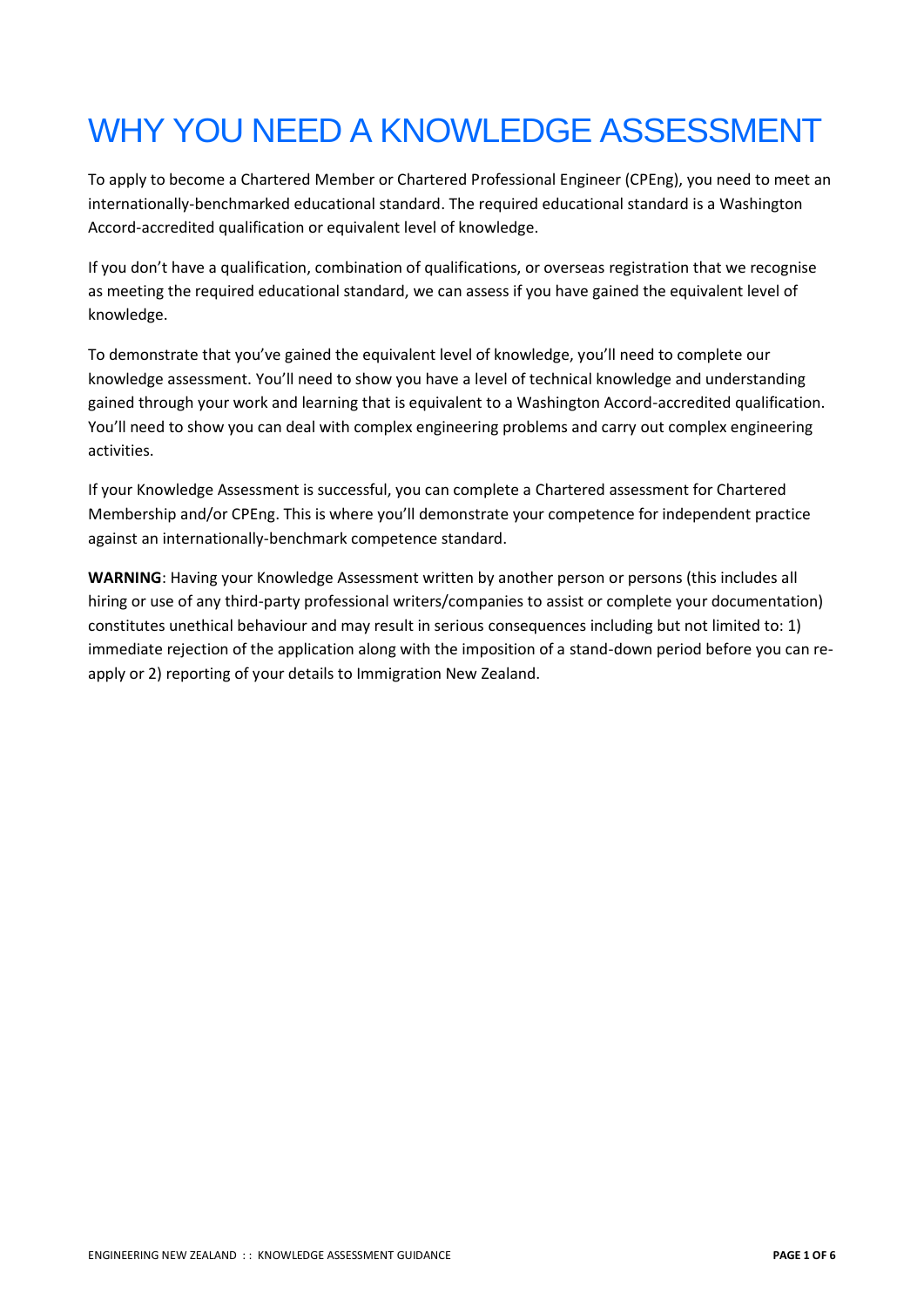# DEMONSTRATING YOUR EQUIVALENT **KNOWLEDGE**

You'll need to demonstrate your equivalent knowledge in eight areas, known as elements. The elements are determined by the knowledge profile expected of a graduate of Washington Accord-accredited qualification.

Each element is described below, together with the performance indicators we're looking for. You'll need to provide evidence for at least a majority of each element's performance indicators.

# <span id="page-4-0"></span>**ELEMENT 1 – NATURAL SCIENCES KNOWLEDGE**

#### **Description**

A systematic, theory-based understanding of the natural sciences applicable to the discipline eg calculus-based physics.

#### **Performance Indicators**

- Fundamental quantitative knowledge underpinning nature and its phenomena.
- Knowledge of the physical world including physics, chemistry and other areas of physical or biological science relevant to your discipline.
- Knowledge of key concepts of the scientific method and other inquiry and problem-solving processes.
- Application of knowledge from one or more of the natural sciences to the solution of complex engineering problems relevant to your discipline.

# <span id="page-4-1"></span>**ELEMENT 2 – MATHEMATICAL KNOWLEDGE**

#### **Description**

Conceptually-based mathematics, numerical analysis, statistics and formal aspects of computer and information science to support analysis and modelling applicable to the discipline.

#### **Performance Indicators**

- Knowledge of mathematics, statistics and numerical methods that supports the development or application of models that replicate 'real world' behaviours.
- An understanding of the assumptions behind theoretical models and their impacts in the development and use of those models.
- Ability to organise and analyse a data set to determine its statistical variability.
- Knowledge of trigonometry, probability and statistics, differential and integral calculus, and multivariate calculus that supports the solving of engineering problems.
- Ability to apply differential equations to characterise time-dependent physical processes.

# <span id="page-4-2"></span>**ELEMENT 3 – ENGINEERING FUNDAMENTAL KNOWLEDGE**

#### **Description**

A systematic, theory-based formulation of engineering fundamentals required in the engineering discipline.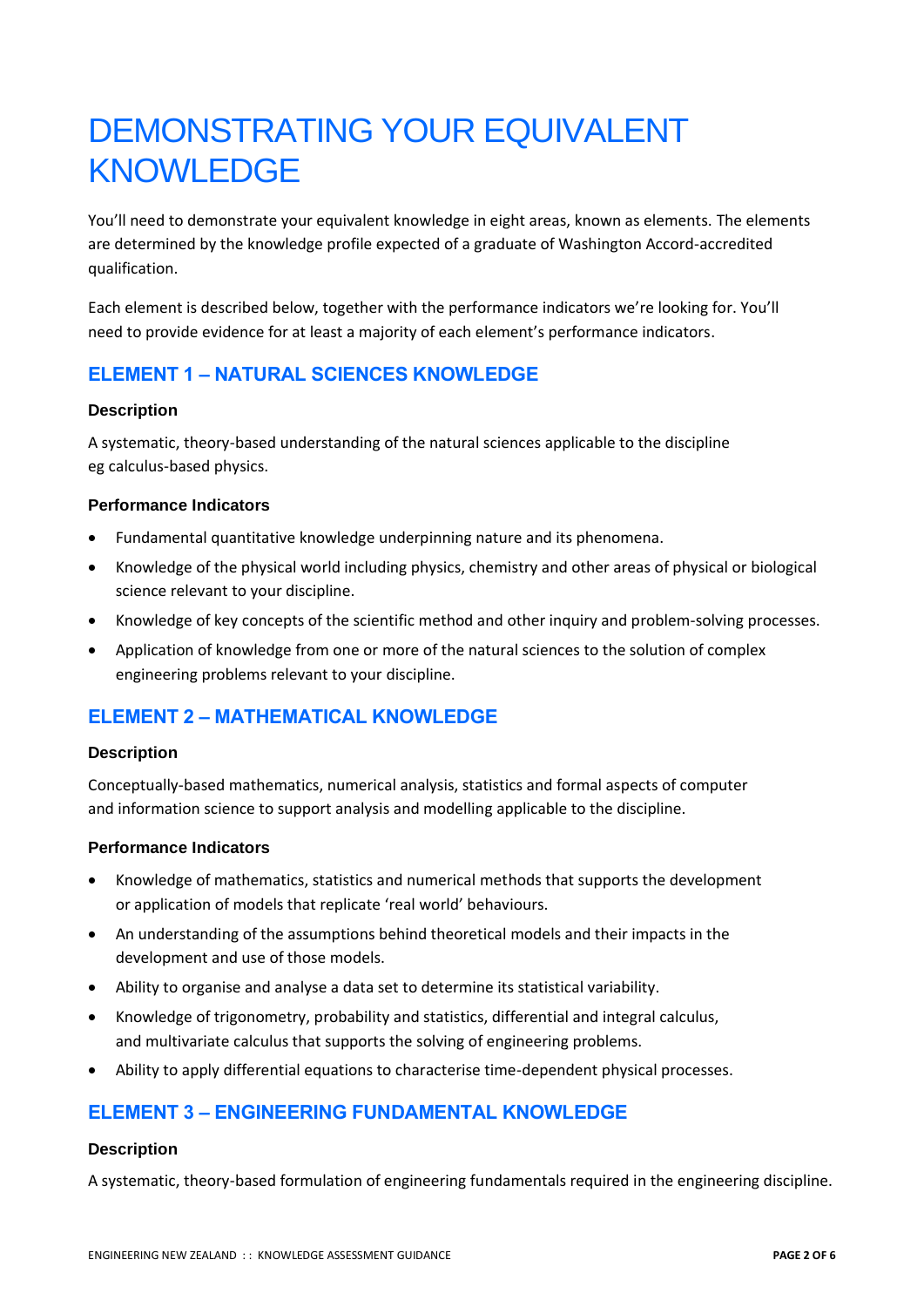#### **Performance Indicators**

- Ability to define key factual information in core areas of fundamental engineering knowledge relevant to your engineering discipline.
- Evidence of sufficient depth of knowledge of engineering fundamentals to demonstrate an ability to think rationally and independently within and outside a chosen field of specialisation.
- Evidence of sufficient breadth of knowledge of engineering concepts and principles to allow subsequent professional development across a broad spectrum of engineering.
- Ability to apply knowledge of engineering fundamentals to solve complex engineering problems relevant to your discipline.

# <span id="page-5-0"></span>**ELEMENT 4 – SPECIALIST ENGINEERING KNOWLEDGE**

#### **Description**

Engineering specialist knowledge that provides theoretical frameworks and bodies of knowledge for the accepted practice areas in the engineering discipline, much is at the forefront of the discipline.

#### **Performance Indicators**

- Evidence of sufficient depth of knowledge to support practice within one or more recognised field of engineering.
- Evidence of a systematic understanding of the coherent body of knowledge related to a particular field of engineering; its underlying principles and concepts; its usage and applications; and analytical and problem-solving techniques.
- Ability to apply specialist engineering knowledge to solve complex engineering problems.

# <span id="page-5-1"></span>**ELEMENT 5 – DESIGN PROCESS KNOWLEDGE**

#### **Description**

Knowledge that supports engineering design in a practice area.

#### **Performance Indicators**

- Ability to undertake research and analysis to support the design process.
- Ability to investigate a situation or the behaviour of a system and identify relevant causes and effects.
- Ability to develop from first principles and construct mathematical, physical and conceptual models of situations, systems and devices, with a clear understanding of the assumptions made in development of such models.
- Application of technical knowledge, design methods and appropriate tools and resources to design components, systems or processes to meet specified criteria.
- Ability to analyse the advantages and disadvantages of alternative design options to support the development of an optimised design alternative.
- Ability to analyse the constructability or manufacturing feasibility of a project or product.
- Experience of personally conducting a significant design exercise, providing evidence of the consideration of various realistic constraints, such as safety, reliability, ethics, economic factors, aesthetics and social impact.
- Ability to apply appropriate design methods in solving complex engineering problems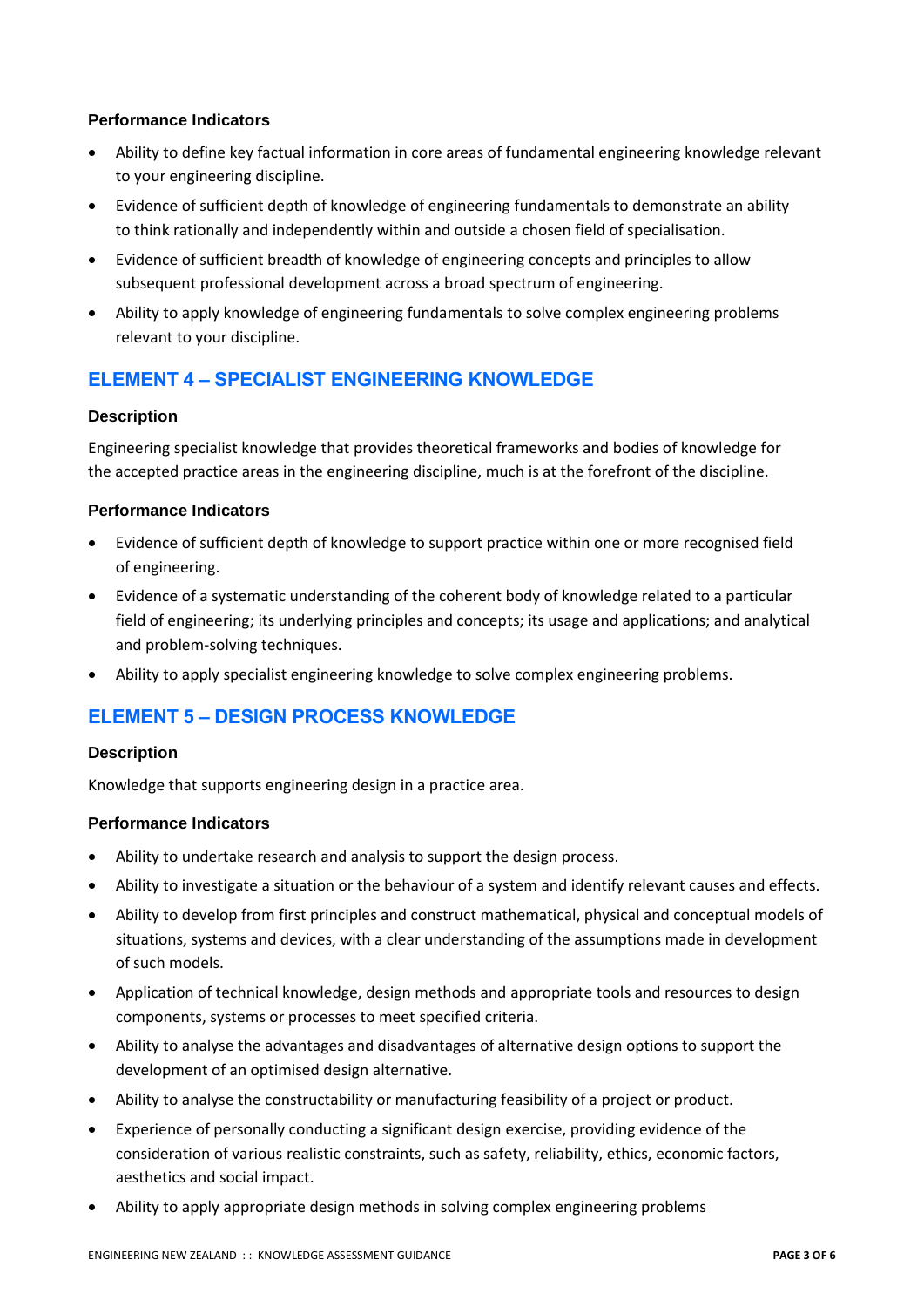# <span id="page-6-0"></span>**ELEMENT 6 – ENGINEERING PRACTICE KNOWLEDGE**

#### **Description**

Knowledge of engineering practice (technology) in the practice areas in the engineering discipline.

#### **Performance Indicators**

#### *Tools and technologies*

- Awareness of critical issues affecting current technical and professional practice.
- Awareness of current tools of analysis, simulation, visualisation, synthesis and design, particularly computer-based models and packages, and competence in the use of a representative selection of these.
- Appreciation of the accuracy and limitations of such tools and the assumptions inherent in their use.
- Knowledge of materials and resources relevant to the discipline and their main properties and ability to select appropriate materials and techniques for particular objectives.
- Knowledge of a wide range of laboratory procedures relevant to the discipline and a clear understanding of the principles and practices of laboratory safety.
- Knowledge of current types of systems, equipment, information technology, and specifications that accomplish specific design objectives.

#### *Communication*

- Write correspondence that clearly and concisely communicates facts and circumstances related to a project, product or process.
- Plan, prepare and deliver an oral presentation, with appropriate visual aids and other supporting materials.
- Communicate effectively with both technical and non-technical individuals and audiences. *Engineering management principles and economic decision making*
- Apply appropriate tools and techniques to monitor project schedules and costs.

#### *Team work*

• Operate as an effective team member or leader of a multidisciplinary team.

# <span id="page-6-1"></span>**ELEMENT 7 – ENGINEERING IN SOCIETY KNOWLEDGE**

#### **Description**

Comprehension of the role of engineering in society and identified issues in engineering practice in the discipline: ethics and the professional responsibility of an engineer to public safety; the impacts of engineering activity: economic, social, cultural, environmental and sustainability.

#### **Performance Indicators**

- Demonstration of ethical behaviour in accordance with ethical codes of conduct and established norms of professional conduct.
- Evidence of making ethical decisions and regulating one's own professional conduct in accordance with a relevant code of ethical conduct.
- Implementation of appropriate health and safety practices.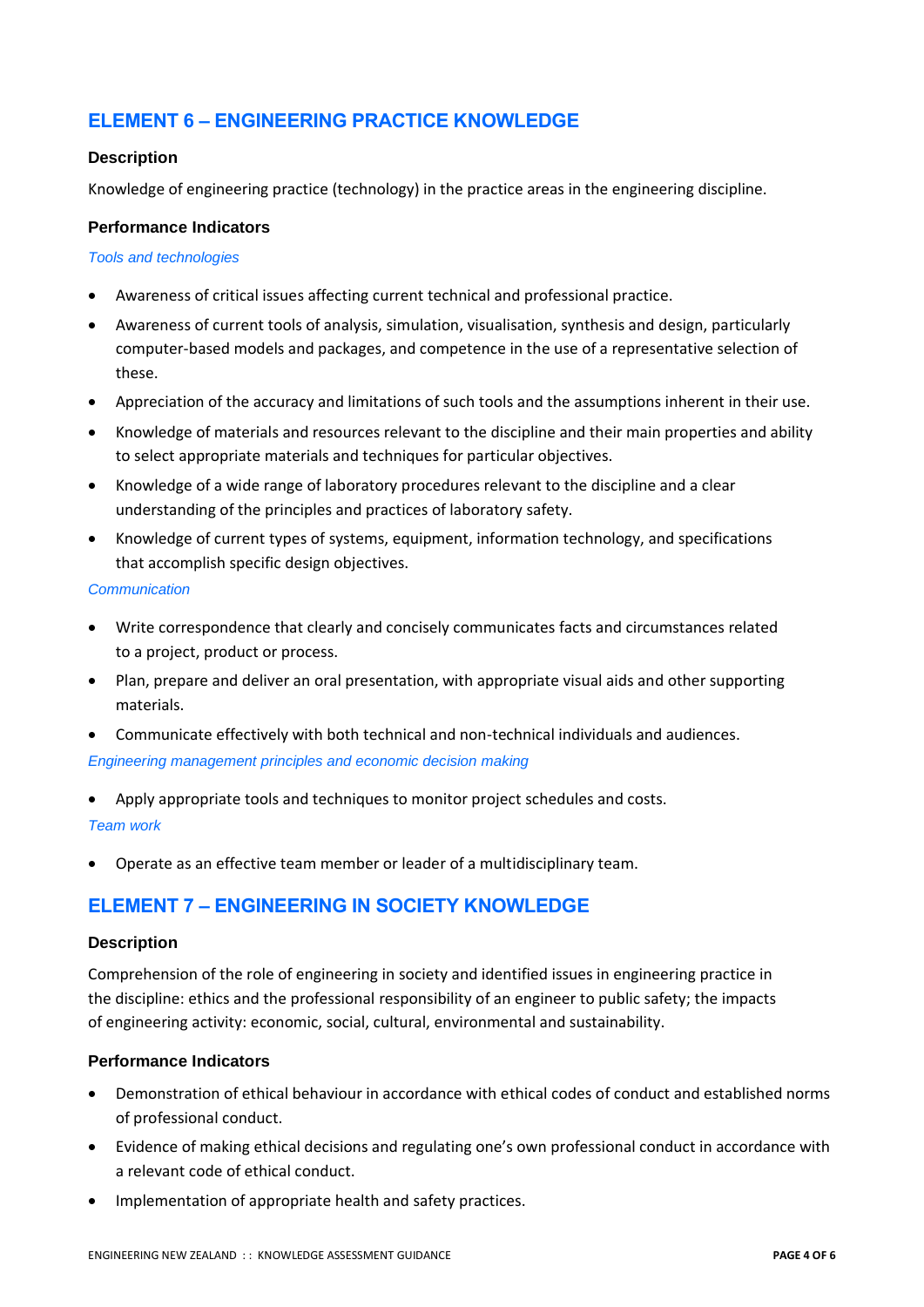- Application of safe practices in laboratory, test and experimental procedures.
- Awareness of the social and environmental effects of their engineering activities.
- Awareness of sustainable technologies and sustainable development methodologies.
- Ability to identify risks as a consequence of engineering compromises made as a result of project or business constraints, and understanding of techniques to mitigate, eliminate or minimise risk.
- Knowledge of appropriate risk management techniques used to assess the accuracy, reliability and authenticity of information.
- Understanding of the role of quality management systems tools and processes.

# <span id="page-7-0"></span>**ELEMENT 8 – RESEARCH BASED KNOWLEDGE**

#### **Description**

Engagement with selected knowledge in the research literature of the discipline.

#### **Performance Indicators**

- Advanced knowledge in at least one area within your discipline, to a level that engages with current developments in that area.
- Understanding of how new developments relate to established theory and practice and to other disciplines with which they interact.
- Describe advancements in engineering research and technology and science in a particular area of engineering practice.
- Review research articles pertaining to a project component typically encountered in a specific area of engineering design.
- Commitment to lifelong learning.